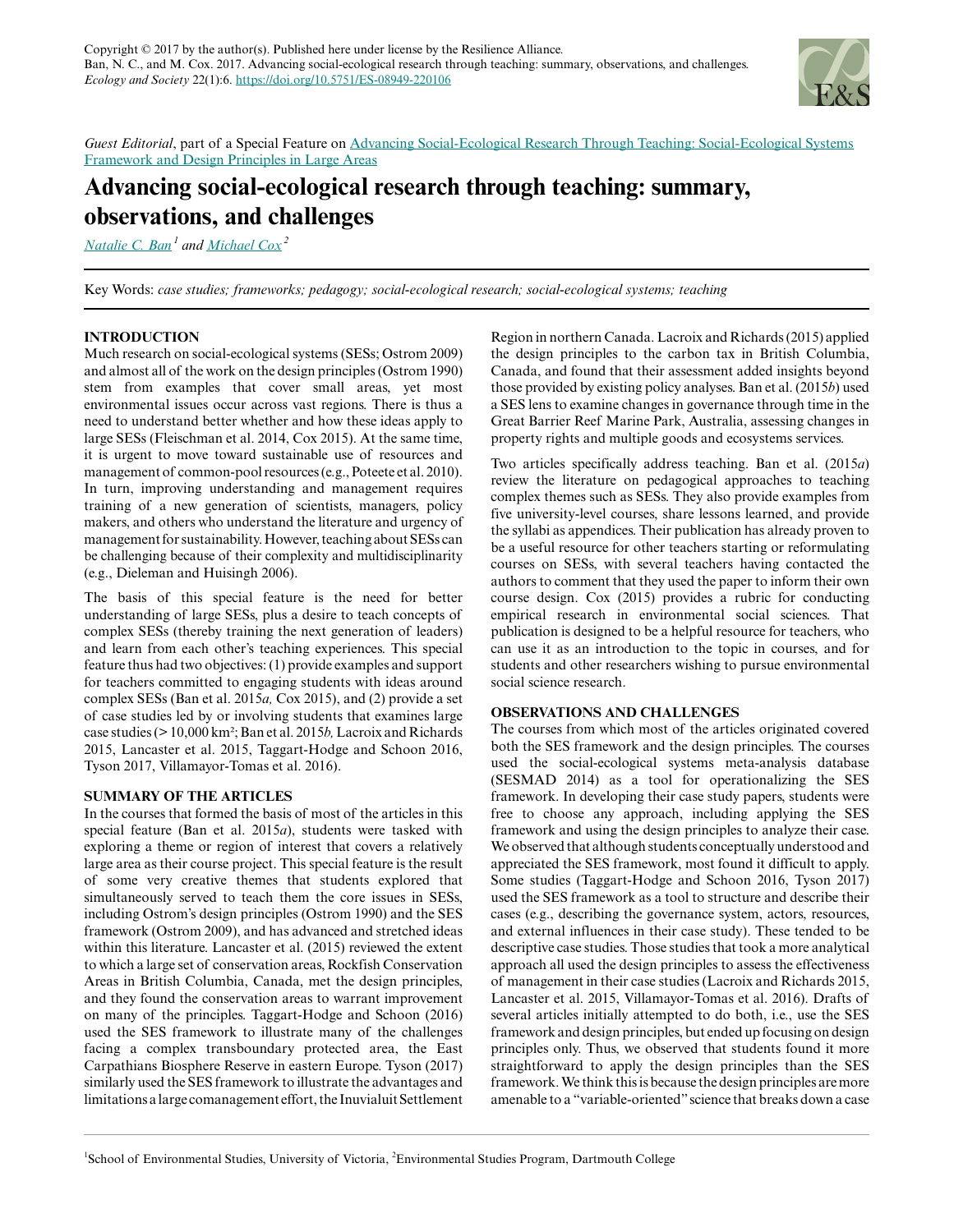into independent dimensions and examines the individual contributions of each of these to some outcome (see Ragin 2000). This is how the empirical cases tended to treat the design principles. Here, we discuss two challenges faced by students that are also more broadly reflected in the literature: how to implement the SES framework, and the role of scientific frameworks more generally; and how to conduct a SES case study.

## **The social-ecological system framework and the role of scientific frameworks**

Despite best efforts by teachers in the courses, in the case studies, there is little indication of a common understanding of what it means to implement the SES framework. We think the issue extends beyond the classroom to the SES literature more broadly. There are at least two reasons for this. First, the framework is not accompanied by enough guiding materials regarding how it should be used to enable scholars to implement it consistently. Indeed, there do not exist any materials that guide a user in implementing the SES framework outside of specific implementations of it to particular cases, leaving each individual or research team to implement the framework as they see fit. Although the framework diagrammatically depicts a SES, there is no indication for how this depiction should be used to support a scientific analysis (but see Binder et al. 2013). The design principles, each conceivable as a binary variable, do not require such guidance and are more readily interpretable by scholars who are familiar with the standard quantitative social science paradigm.

A second reason that researchers find it challenging to implement the SES framework is that it is not clear what the role of a scientific framework should be, and relatedly, what makes for a successful scientific framework. Although there are many frameworks to support the analysis of human-environment interactions (Binder et al. 2013), there is little discussion on what their scientific role ought to be, other than providing a common scientific language. This situation contrasts with that of scientific theories. A good theory needs to be testable, and a better theory is one that that can make accurate predictions for novel data without ad hoc adjustments. No similar statement can be made about scientific frameworks. More specifically, there is very little discussion of how scientific frameworks can be used to support commonly accepted goals of science such as the production of causal inferences. Similarly, there is little discussion of how frameworks relate to the specific scientific steps of sampling, measurement, and analysis. Most frameworks are presented as essentially boxand-arrow diagrams, and the gap between this type of depiction and a well-understood integration of frameworks with a rigorous view of the scientific enterprise is potentially large.

Although we can agree that a framework should establish a common language for science, there is little common understanding of how a framework should accomplish this. Unanswered questions include: How do frameworks support the expression and testing of theories? Is it by providing the variables that a theory would rely on to express a causal narrative and mechanism? If so, the SES framework is ambiguous in its ability to accomplish this function. It is unclear which of the objects it contains can be readily understood and therefore expressed as variables, and for those that can, there is no guidance offered for how these variables should be operationalized in a theory or in an empirical test of a theory.

## **Conducting social-ecological system case studies**

Another question that arises from the case studies is: What does it mean to conduct a case study on a SES? Although there are established texts on how to conduct such analyses for purely social systems (e.g., Yin 2013), and Cox (2015) mentions some common qualitative techniques that are relevant to small-sample socialecological analysis, no authoritative book-length text has been developed. Thus, SES case studies to date range widely in the methods used, with some attempting empirical assessments and others taking descriptive approaches. With respect to the design principles, it is not clear what the role of quantitative measurement should be in a single, or even comparative, case study. The concern here is familiar: that there is the possibility that what is being measured in a given case is more noise than signal, which is essentially the reason for collecting more data, to discern patterns and distinguish them from other random dynamics. A reasonable response to this is that such measurement is done in the context of a thick understanding of the mechanisms occurring in the particular case, such that causal inference relies less on counterfactuals and comparisons and more on mechanistic understandings of how a suite of variables plays out in a particular case. With respect to the SES framework, we can ask: What is its role in conducting individual case studies? This is an important question, for it may be that this is where the framework has the most potential: in helping an analyst unpack the complexity of a case into components and their interactions. If this is true, it would be beneficial to establish this function further by more formally integrating the topics of socialecological frameworks and social-ecological case studies.

#### **CONCLUSION**

This special feature provides examples and support for teachers committed to engaging students with ideas around complex SESs and provides a set of case studies, led by or involving students, that focus on large systems. The cases provide additional examples of the growing use and assessment of both the SES framework and the design principles. In the process of developing this special feature, several observations arose about the state of the SES field of inquiry more broadly: (1) the SES framework is not used consistently and has limited guidance on how to use it, leading to questions about the use of frameworks more broadly; and (2) there is little consistency, or guidance, for how to conduct SES case studies, leading to a range of approaches. Although we do not provide answers to these issues, we hope that raising them will provoke conservations that can ultimately lead to improved guidance for researchers, helping the field of SESs grow in the future.

*Responses to this article can be read online at:* [http://www.ecologyandsociety.org/issues/responses.](http://www.ecologyandsociety.org/issues/responses.php/8949) [php/8949](http://www.ecologyandsociety.org/issues/responses.php/8949)

#### **Acknowledgments:**

*NCB thanks SSHRC for support for this special feature.*